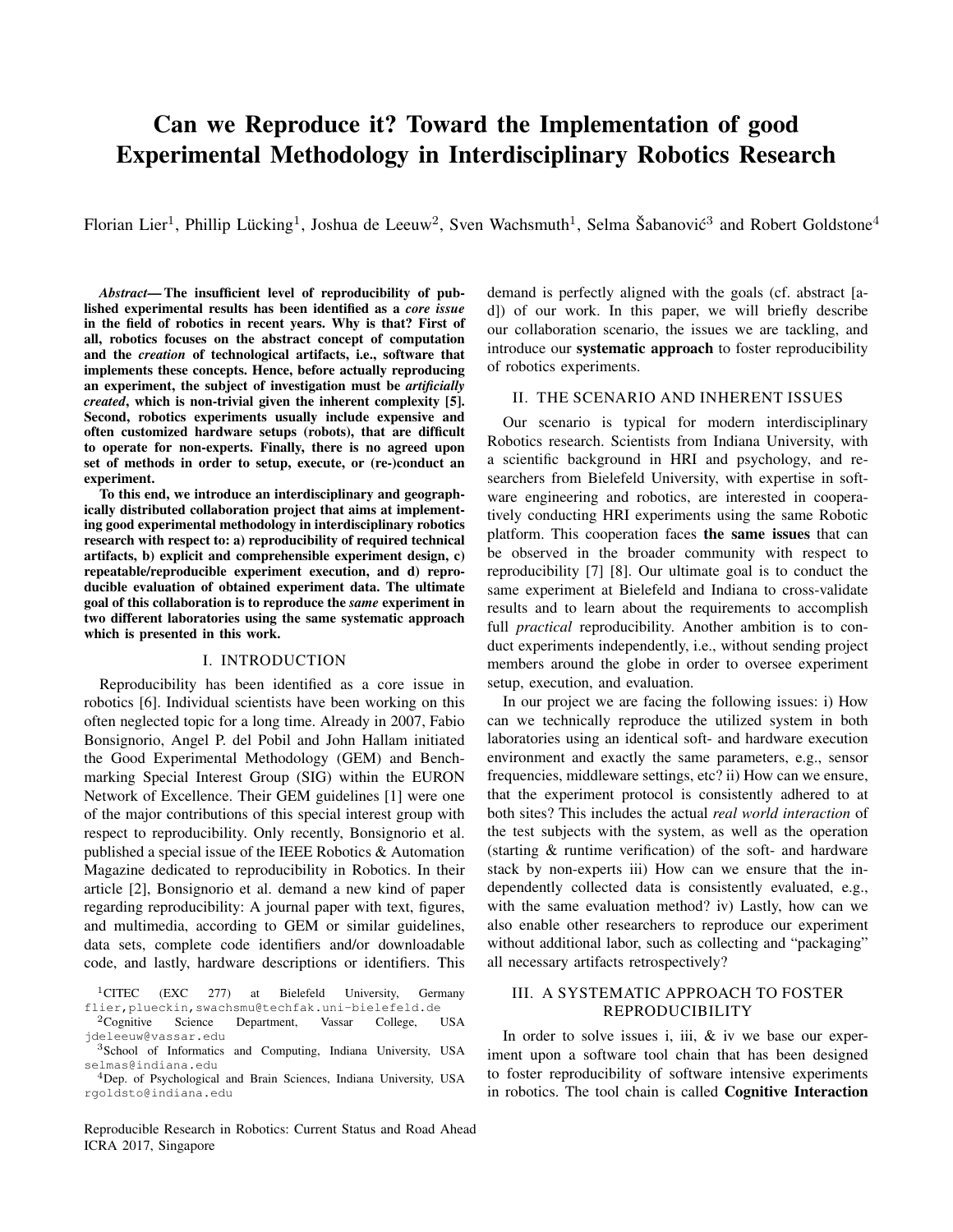Toolkit (CITK). In the following, we will briefly outline its capabilities; more technical details are explained in [3]. Issue ii will be covered by jsPsych [4], which has been developed for behavioral sciences like psychology.



<span id="page-1-0"></span>Fig. 1. CITK and jsPsych setup for reproducible Robotics experiments Figure [1](#page-1-0) depicts our systematic approach. The CITK provides a template-based description framework in order to define the technical aspects of a robotics system. There are two types of descriptions. The first type is called a *recipe* [9]. It describes required system artifacts: software components, downloadable data sets, or system configuration files. Templates for new types of artifacts can be added on-the-fly. The second type is called a *distribution* [10]. A distribution is a composition of *N* recipes and hence specifies an entire system. Distributions, as well as recipes, always reference versions, e.g., tags, branches, or commit hashes of an artifact. A distribution reflects a versioned instance of a system. Recipes and distributions are publicly available in our GIT repository [10]. The CITK also provides a prepackaged (download and run it, no configuration required) Continuous Integration Server [11] [12]. The CI Server is capable of compiling, deploying, and running entire software systems. In order install and run a system, the CITK implements a generator-based approach. A so-called jobconfigurator tool automatically creates all required build-jobs (for every recipe!) on the CI Server. A CITK user only selects the desired distribution file. It is also possible to connect a physical robot to the machine that runs the CI Server in order to control/actuate it. Lastly, the CITK provides a framework to automatically start, stop, and introspect a robotics software system [13]. Running a system merely means triggering a special build-job on the CI Server. Data that is acquired/logged during each system run is stored (and timestamped) on the CI Server. By utilizing this part of our

structured approach we can ensure technical reproducibility of all required artifacts and also repeatable experiment execution (re-trigger the corresponding build-job) regarding the software side of an experiment. A CITK showcase video can be watched here: <https://vimeo.com/205541757>

With respect to the "human side", i.e., the actual experiment design and orchestration plus the adherence of its protocol, we make use of a framework called jsPsych. jsPsych is a JavaScript library for creating behavioral experiments in a web browser. To use jsPsych, a researcher provides a description of the experiment structure in the form of a timeline. It handles which trial to run next and storing the obtained data. jsPsych uses plugins to define what to do at each point on the timeline. We extended the functionality of jsPsych in order to a) trigger an experiment/system run on the CI Server and b) execute experiment-specific behaviors on the robot, e.g, based on the current state of the timeline in jsPsych. In our experiment, the test subject will be able to see the robot while jsPsych guides him or her through the experiment. Thus, we can also resolve issue ii by implementing a structured & repeatable experiment timeline that is coupled and synchronized with our robot ecosystem. Furthermore, since jsPsych has been written for psychologists and our "Robotics-CI" extension/plugin is transparent for end-users, experiments for robotics can be designed by non-technical staff. No additional expertise is required. After each experiment trial the next step in our approach is the evaluation and analysis of the obtained data. Since the robot-centric data is stored on the CI Sever, e.g., actuator configuration at any given time, and also the humancentric data (sent by jsPsych), the merging can be done automatically. This is, again, achieved by creating recipes for data analysis and the generation of a corresponding build-job as explained earlier. Here, psychologists may provide scripts written in R or Python that implement *established statistical methods*. Thus, consistent, transparent and comprehensible evaluation of results can be traced back for each trial.

Lastly, the CITK tool chain features an online catalog (<https://toolkit.cit-ec.uni-bielefeld.de/>) for scientific experiments in robotics. This catalog implements a human readable and browsable representation of recipes, distributions, experiments and collected data sets. The catalog can be automatically updated by a running CITK CI Server instance. Moreover, the catalog provides detailed instructions about how to use the CITK in order to technically reproduce any system that has been uploaded to the catalog. The catalog also serves as a landing page for "reproducible papers" in order to provide the additional information as demanded by Bonsignorio et al. and other scientists working on reproducibility in computational sciences [14] [15] [16]. This part of our approach will tackle issue iv: how can we also enable other researchers to reproduce our experiment? By using the CITK, in combination with jsPsych, all required information is at hand in a versioned, traceable, well-structured and